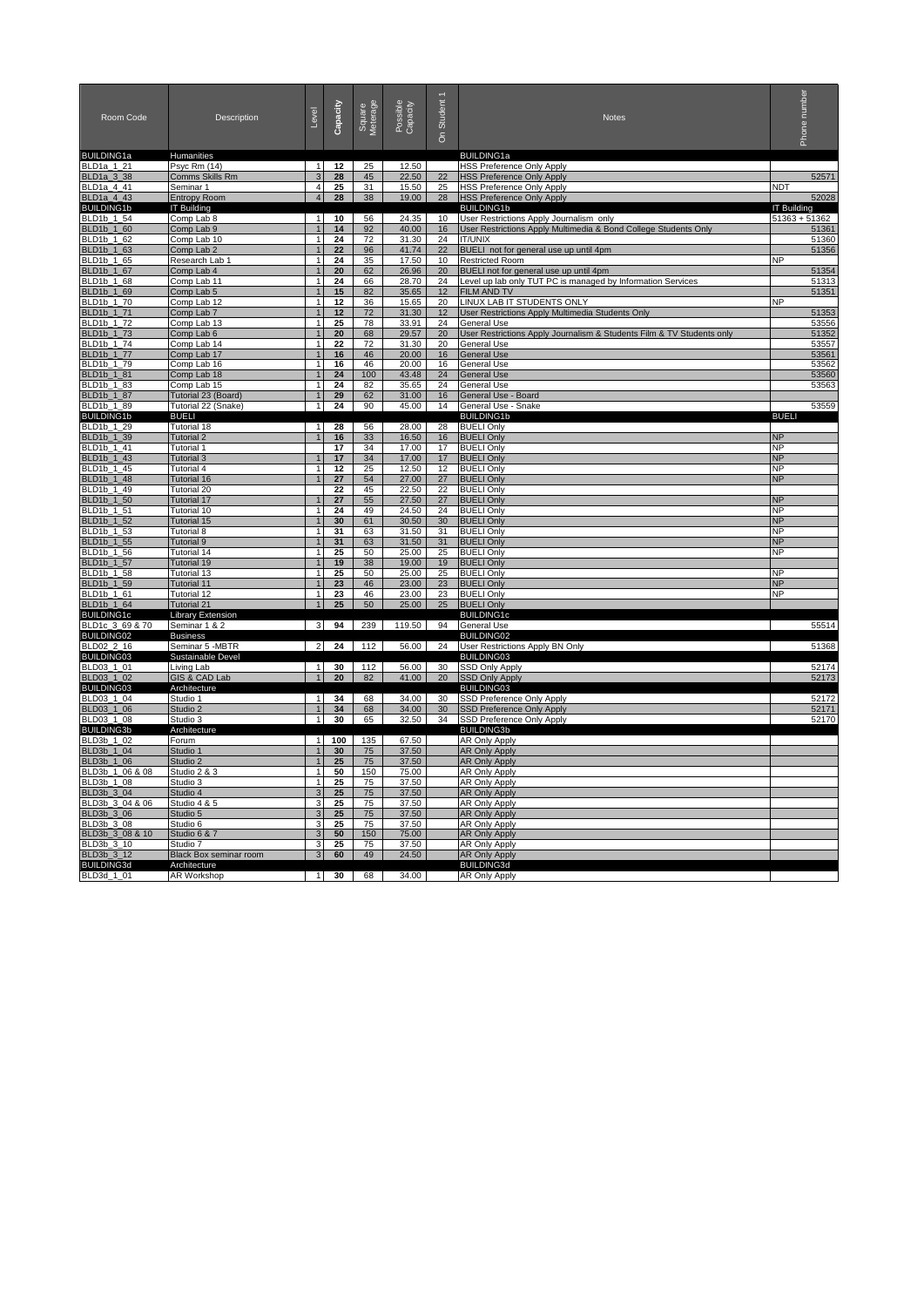| Room Code                       | Description                                    | Level                            | Capacity  | Square<br>Meterage | Possible<br>Capacity | Student 1<br>င်္ | <b>Notes</b>                                                                     | number<br>Phone        |                |
|---------------------------------|------------------------------------------------|----------------------------------|-----------|--------------------|----------------------|------------------|----------------------------------------------------------------------------------|------------------------|----------------|
| <b>BUILDING04</b><br>BLD04 1 14 | Bond College/HSS<br>Tutorial 1                 | $\overline{1}$                   | 20        | 41                 | 20.50                | 20               | <b>BUILDING04</b><br><b>Bond College</b>                                         | <b>NP</b>              |                |
| BLD04_1_16                      | <b>Tutorial 2</b>                              |                                  | 20        | 42                 | 21.00                | 20               | <b>Bond College</b>                                                              | <b>NP</b>              |                |
| BLD04_1_18                      | Computer Lab 1                                 | $\mathbf{1}$                     | 24        | 68                 | 29.57                | 24               | <b>Bond College</b>                                                              |                        | 53520          |
| BLD04_1_20                      | Tutorial 3                                     | 1                                | 48        | 95                 | 47.50                | 20               | <b>Bond College</b>                                                              | <b>NP</b>              |                |
| BLD04 1 23                      | Tutorial 6                                     | $\mathbf{1}$                     | 20        | 41                 | 20.50                | 20               | <b>Bond College</b>                                                              | ΝP                     |                |
| BLD04_1_25                      | Tutorial 5                                     | $\mathbf{1}$                     | 20        | 35                 | 17.50                | 20               | <b>Bond College</b>                                                              | <b>NP</b>              |                |
| BLD04 1 27                      | Tutorial 11                                    | $\mathbf{1}$                     | 20        | 44                 | 22.00                |                  | <b>Bond College</b>                                                              |                        |                |
| BLD04_1_28                      | Tutorial 12<br>Tutorial 13                     | $\mathbf{1}$                     | 20        | 42                 | 21.00                |                  | <b>Bond College</b>                                                              |                        |                |
| BLD04_1_29<br>BLD04 1 30        | Tutorial 7                                     | 1                                | 20<br>20  | 52<br>42           | 26.00<br>21.00       | 20               | <b>Bond College</b><br><b>Bond College</b>                                       |                        |                |
| BLD04_1_31                      | Tutorial 8                                     | $\mathbf{1}$                     | 20        | 45                 | 22.50                |                  | <b>Bond College</b>                                                              |                        |                |
| BLD04_1_32                      | Tutorial 10                                    |                                  | 8         | 14                 | 7.00                 |                  | <b>Bond College</b>                                                              |                        |                |
| BLD04_1_33                      | Tutorial 9                                     | $\mathbf{1}$                     | 8         | 14                 | 7.00                 |                  | <b>Bond College</b>                                                              |                        |                |
| BLD04 1 34                      | Clinic Lab 01                                  | $\mathbf{1}$                     | 20        | 53                 | 26.50                | 20               | User Restrictions Apply PSYC Only                                                |                        |                |
| <b>BUILDING04</b>               | LAW                                            |                                  |           |                    |                      |                  | <b>BUILDING04</b>                                                                |                        |                |
| BLD04_2_11                      | Tutorial 1                                     | $\overline{2}$                   | 12        | 29                 | 14.50                | 12               | <b>LAW Preference Only Apply</b>                                                 | <b>NP</b>              |                |
| BLD04_2_15<br>BLD04 2 21        | <b>Tutorial 2</b><br>Tutorial 3                | $\overline{2}$<br>2              | 12<br>12  | 28<br>39           | 14.00<br>19.50       | 12<br>22         | <b>LAW Preference Only Apply</b><br>LAW Preference Only Apply                    | <b>NP</b><br><b>NP</b> |                |
| BLD04_2_22                      | <b>Tutorial 7</b>                              | $\overline{2}$                   | 12        | 30                 | 15.00                | 12               | LAW Pref Only Apply - specialist space                                           | <b>NP</b>              |                |
| BLD04_2_24                      | Skills Room 1                                  | $\overline{2}$                   | 6         | 15                 | 7.50                 | 6                | LAW Pref Only Apply - specialist space                                           | <b>NP</b>              |                |
| BLD04_2_26                      | Skills Room 2                                  | 2                                | 6         | 14                 | 7.00                 | 6                | LAW Pref Only Apply - specialist space                                           | <b>NP</b>              |                |
| BLD04_2_28                      | Skills Room 3                                  | $\overline{2}$                   | 8         | 18                 | 9.00                 | 8                | LAW Pref Only Apply - specialist space                                           | <b>NP</b>              |                |
| BLD04_2_29                      | <b>Tutorial 4</b>                              | $\mathbf 2$                      | 22        | 64                 | 32.00                | 22               | LAW & PLT Pref Only Apply Folding Wall                                           | <b>NP</b>              |                |
| BLD04_2_30                      | Skills Room 4                                  | $\overline{2}$                   | 8         | 19                 | 9.50                 | 8                | LAW Pref Only Apply - specialist space                                           | <b>NP</b>              |                |
| BLD04 2 31                      | Tutorial 5                                     | $\overline{c}$                   | 22        | 55                 | 27.50                | 22               | LAW & PLT Pref Only Apply Folding Wall                                           | <b>NP</b>              |                |
| BLD04_2_32<br>BLD04_2_34        | Skills Room 5<br>Skills Room 6                 | 2<br>$\overline{2}$              | 6<br>6    | 14                 | 7.00                 | 6<br>6           | LAW Pref Only Apply - specialist space<br>LAW Pref Only Apply - specialist space | <b>NP</b><br><b>NP</b> |                |
| BLD04_2_36                      | Tutorial 6                                     | $\overline{c}$                   | 12        | 31                 | 15.50                | 12               | LAW Pref Only Apply - specialist space                                           | <b>NP</b>              |                |
| BLD04_2_53                      | <b>Lord Denning Room</b>                       | $\overline{2}$                   | 20        | 57                 | 28.50                | 29               | <b>User Restrictions Apply LAW Only</b>                                          | <b>NP</b>              |                |
| BLD04 2 57                      | Tutorial 9                                     | $\overline{2}$                   | 12        |                    |                      | 12               | LAW Pref Only Apply - specialist space                                           | <b>NP</b>              |                |
| BLD04_2_62                      | <b>Tutorial 8</b>                              | $\overline{2}$                   | 12        |                    |                      | 12               | LAW Pref Only Apply - specialist space                                           | <b>NP</b>              |                |
| BLD04_3_30                      | Tutorial 1                                     | 3                                | 12        | 34                 | 17.00                | 15               | User Restrictions Apply LAW Only                                                 | <b>NP</b>              |                |
| BLD04_3_32                      | Moot Court Room 2                              | 3                                | 12        | 55                 | 27.50                | 30               | <b>User Restrictions Apply LAW Only</b>                                          | <b>NP</b>              |                |
| BLD04 3 37                      | Case Study 1                                   | 3                                | 55        | 97                 | 64.67                | 55               | LAW Preference Only Apply                                                        |                        | 51006          |
| BLD04_3_38<br>BLD04 3 39        | Practice Moot Court 1<br>Moot Court Room 1     | 3<br>3                           | 5<br>50   | 10<br>114          | 5.00<br>57.00        | #N/A<br>80       | <b>User Restrictions Apply LAW Only</b><br>User Restrictions Apply LAW Only      | <b>NP</b><br><b>NP</b> |                |
| BLD04_3_40                      | Moot Court Room 4                              | 3                                | 12        | 20                 | 10.00                | 10               | User Restrictions Apply LAW Only                                                 | <b>NP</b>              |                |
| BLD04_3_41                      | Case Study 2                                   | 3                                | 75        | 114                | 76.00                | 75               | <b>LAW Preference Only Apply</b>                                                 |                        | 52252          |
| BLD04_4_19                      | Tutorial 3                                     | $\overline{4}$                   | 12        |                    |                      | 25               | <b>LAW Preference Only Apply</b>                                                 |                        |                |
| BLD04_4_35                      | Tutorial 1                                     | 4                                | 21        | 51                 | 25.50                | 24               | LAW Preference Only Apply                                                        | <b>NP</b>              |                |
| BLD04_4_39                      | <b>Tutorial 2</b>                              | $\overline{4}$                   | 21        | 51                 | 25.50                | 24               | <b>LAW Preference Only Apply</b>                                                 | <b>NP</b>              |                |
| <b>BUILDING05</b>               | Medicine                                       |                                  |           |                    |                      |                  | <b>BUILDING05</b>                                                                |                        |                |
| BLD05 1 02<br>BLD05_2_23        | Collaborative Learning Space 1                 | $\overline{1}$                   | 98        | 124                | 62.00                | 20               | User Restrictions Apply HSM Only                                                 | <b>NP</b>              | 54209          |
| BLD05_2_24                      | Clinical Skills 1<br>Laboratory 1              | $\overline{2}$                   | 8<br>24   | 20<br>112          | 10.00<br>56.00       | 8<br>24          | User Restrictions Apply HSM Only Dr Room<br>User Restrictions Apply HSM Only     |                        | 54408          |
| BLD05_2_25                      | <b>Clinical Skills 2</b>                       | $\overline{2}$                   | 8         | 20                 | 10.00                | 8                | User Restrictions Apply HSM Only Dr Room                                         | <b>NP</b>              |                |
| BLD05_2_27                      | Clinical Skills 3                              | $\overline{2}$                   | 8         | 20                 | 10.00                | 8                | User Restrictions Apply HSM Only Dr Room                                         | <b>NP</b>              |                |
| BLD05_2_29                      | <b>Clinical Skills 4</b>                       | $\overline{2}$                   | 8         | 20                 | 10.00                | $\bf 8$          | User Restrictions Apply HSM Only Dr Room                                         | <b>NP</b>              |                |
| BLD05_2_31                      | Clinical Skills 5                              | $\overline{2}$                   | 8         | 20                 | 10.00                | 8                | User Restrictions Apply HSM Only Dr Room                                         | <b>NP</b>              |                |
| BLD05_2_32                      | Clinical Skills 9                              | $\overline{c}$                   | 8         | 22                 | 11.00                | 8                | User Restrictions Apply HSM Only                                                 | <b>NP</b>              |                |
| BLD05_2_33                      | Clinical Skills 6                              | 2                                | 8         | 20                 | 10.00                | 8                | User Restrictions Apply HSM Only Dr Room                                         | <b>NP</b>              |                |
| BLD05_2_34<br>BLD05_2_35        | <b>Clinical Skills 10</b><br>Clinical Skills 7 | $\overline{2}$<br>$\overline{2}$ | 8<br>8    | 22<br>20           | 11.00<br>10.00       | 8<br>8           | User Restrictions Apply HSM Only<br><b>User Restrictions Apply HSM Only</b>      | <b>NP</b><br><b>NP</b> |                |
| BLD05_2_36                      | <b>Clinical Skills 11</b>                      | $\overline{c}$                   | 8         | 22                 | 11.00                | 8                | User Restrictions Apply HSM Only                                                 | <b>NP</b>              |                |
| BLD05 2 37                      | Clinical Skills 8                              | 2                                | 8         | 20                 | 10.00                | 8                | User Restrictions Apply HSM Only                                                 | <b>NP</b>              |                |
| BLD05 2 38                      | <b>Clinical Skills 12</b>                      | $\overline{2}$                   | 8         | 22                 | 11.00                | 8                | User Restrictions Apply HSM Only                                                 | <b>NP</b>              |                |
| BLD05_2_39                      | Tutorial 1                                     | $\overline{2}$                   | 8         | 18                 | 9.00                 | 10               | User Restrictions Apply HSM Only                                                 |                        |                |
| BLD05_2_40                      | Tutorial 3                                     | $\mathbf 2$                      | 10        | 18                 | 9.00                 | 10 <sup>1</sup>  | User Restrictions Apply HSM Only                                                 |                        |                |
| BLD05 2 41                      | Tutorial 2                                     | 2                                | 8         | 18                 | 9.00                 | 8                | User Restrictions Apply HSM Only                                                 |                        |                |
| RI D05 2 42                     | Pathology Museum                               | $\mathcal{P}$                    | 25        | 74                 | 37.00                | 25               | <b>User Restrictions Apply HSM Only</b>                                          |                        | 54409          |
| BLD05_2_43                      | Tutorial 4                                     | $\overline{2}$<br>$\sqrt{2}$     | 10        |                    | 174.50               | 20               | User Restrictions Apply HSM Only                                                 |                        | 54422<br>54422 |
| BLD05_2_61<br>BLD05_2_80        | <b>Anatomy Lab</b><br>Laboratory 3             | $\overline{2}$                   | 144<br>36 | 349<br>126         | 63.00                | 136<br>36        | User Restrictions Apply HSM Only<br>User Restrictions Apply HSM Only             |                        |                |
| BLD05_2_81                      | Laboratory 4                                   | $\overline{2}$                   | 36        | 124                | 62.00                | 36               | User Restrictions Apply HSM Only                                                 |                        |                |
| BLD05_3_04                      | Case Study 1                                   | 3                                | 48        | 108                | 72.00                | 48               | <b>HSM Preference Only Apply</b>                                                 |                        | 54426          |
| BLD05_3_22                      | Tutorial 1                                     | 3                                | 12        | 26                 | 13.00                | 12               | User Restrictions Apply HSM Only                                                 | <b>NP</b>              |                |
| BLD05_3_23                      | Seminar 1                                      | 3                                | 25        | 53                 | 26.50                | 28               | <b>HSM Preference Only Apply</b>                                                 |                        | 54424          |
| BLD05_3_24                      | Tutorial 2                                     | $\ensuremath{\mathsf{3}}$        | 12        | 26                 | 13.00                | 12               | <b>User Restrictions Apply HSM Only</b>                                          | <b>NP</b>              |                |
| BLD05 3 25                      | Seminar 2                                      | 3                                | 25        | 54                 | 27.00                | 28               | <b>HSM Preference Only Apply</b>                                                 |                        | 54425          |
| BLD05_3_26                      | Tutorial 3<br>Gregor Heiner Theatre 1          | $\ensuremath{\mathsf{3}}$        | 12        | 26                 | 13.00                | 12               | User Restrictions Apply HSM Only                                                 | <b>NP</b>              |                |
| BLD05_3_27<br>BLD05_3_32        | Computer Lab 1                                 | 3<br>$\ensuremath{\mathsf{3}}$   | 98<br>30  | 205<br>75          | 136.67<br>32.61      | 98<br>30         | User Restrictions Apply HSM Only<br><b>HSM Preference Only Apply</b>             |                        | 54427<br>54423 |
| BLD05_3_35                      | Theatre 2                                      | $\ensuremath{\mathsf{3}}$        | 84        | 84                 | 56.00                | 84               | <b>HSM Preference Only Apply</b>                                                 |                        | 54428          |
| BLD05_4_19                      | Science Laboratory 1                           | $\overline{\mathbf{4}}$          | 12        | 360                | 180.00               | 80               | User Restrictions Apply HSM Only                                                 |                        | 54445          |
| BLD05_4_33                      | Theatre 1                                      | 4                                | 84        | 84                 | 56.00                | 84               | <b>HSM Preference Only Apply</b>                                                 |                        | 54441          |